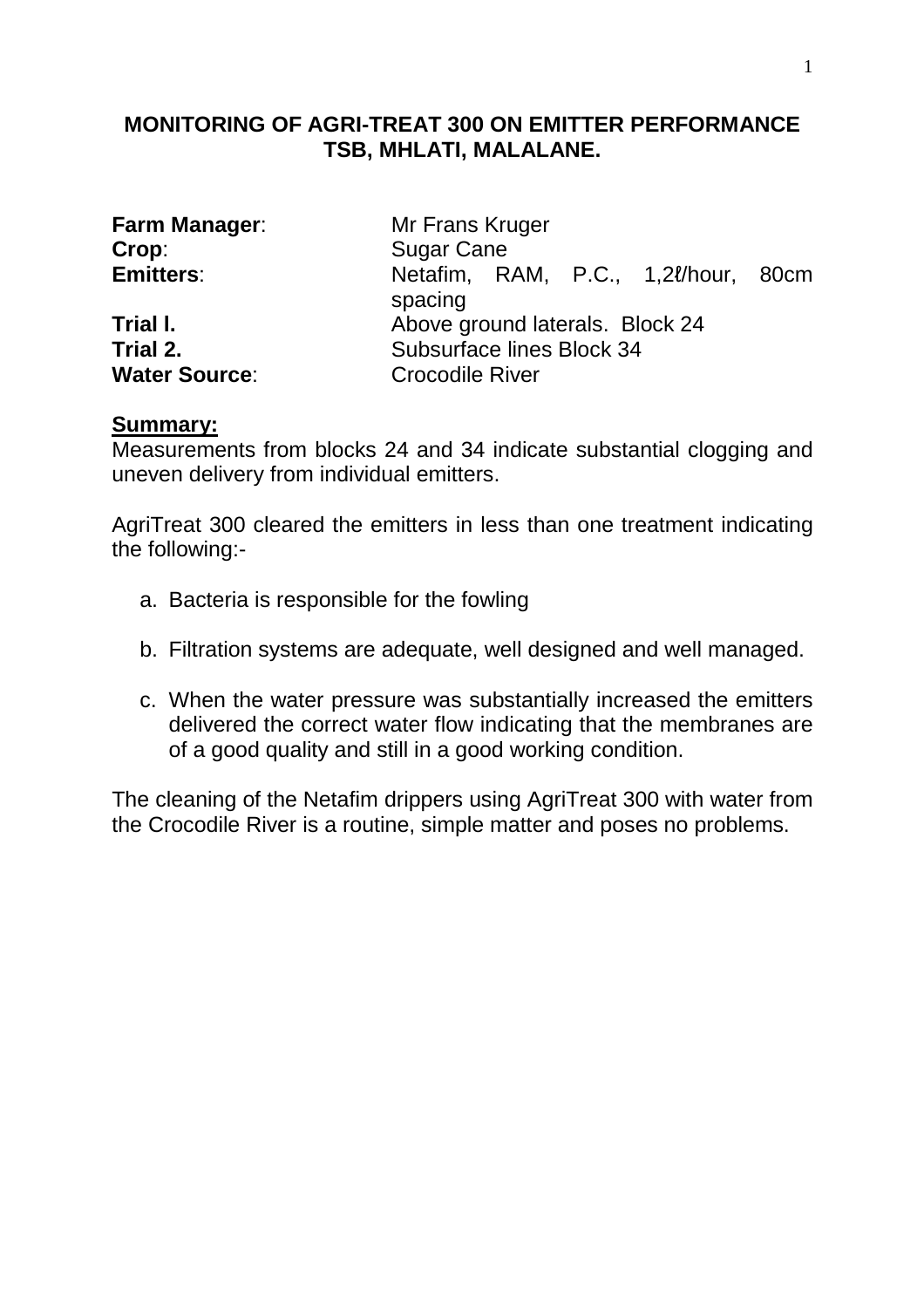#### **Results, Block 24**

Trial 1 A (Above ground) Emitters: Netafim RAM 1,2ℓ P.C. No: 246 emitters Pressure Start lateral 1.6 Bar End lateral 1.5 Bar Loss of pressure in lateral 0.1 Bar Treatment: AgriTreat 300 – 500ml per 10m3 water.



**Trial 1A**

**Comment:** Start: Membranes clogged, emitter delivery uneven. End: After 13 minutes of AgriTreat 300 application best result achieved. **Warning:** 8 drippers completely blocked i.e. 3,25% of emitters delivering no water. **Pressure:** Increased from 1.9 to 2.1 Bar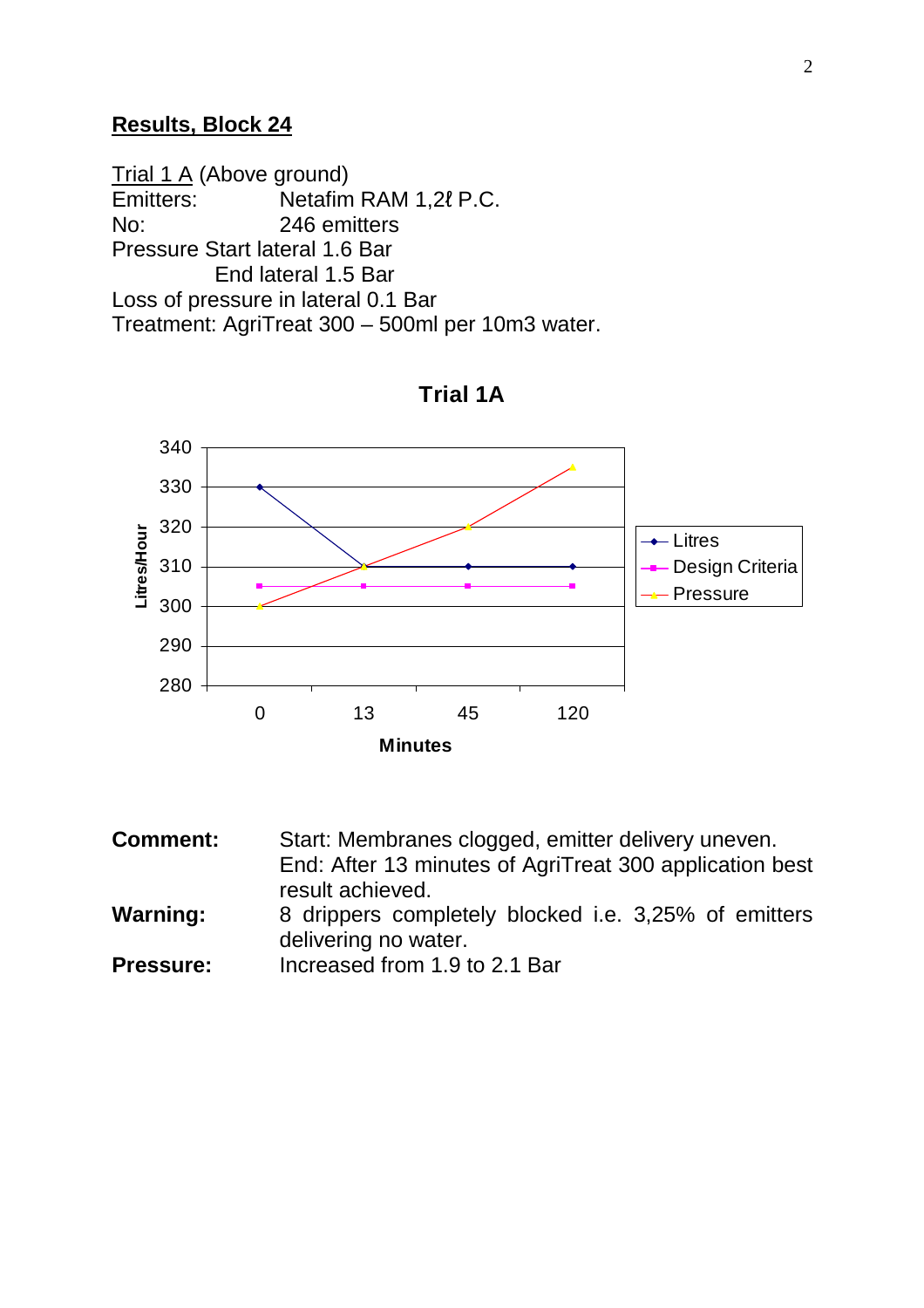## **Trial 2A (Sub surface) Block 34**

Emitters: Netafim RAM 1,2ℓ P.C. Loss of Pressure in lateral: 0,1 Bar Treatment: Slug dose 1,5ℓ AgriTreat 300 per 10m<sup>3</sup> water



#### **Comment:**

Using a slug dosage of 3 times the recommended dosage i.e. 1,5ℓ AgriTreat 300 per 10m<sup>3</sup> water gave results no better or quicker than using the normal dose of 500ml per 10m<sup>3</sup> water.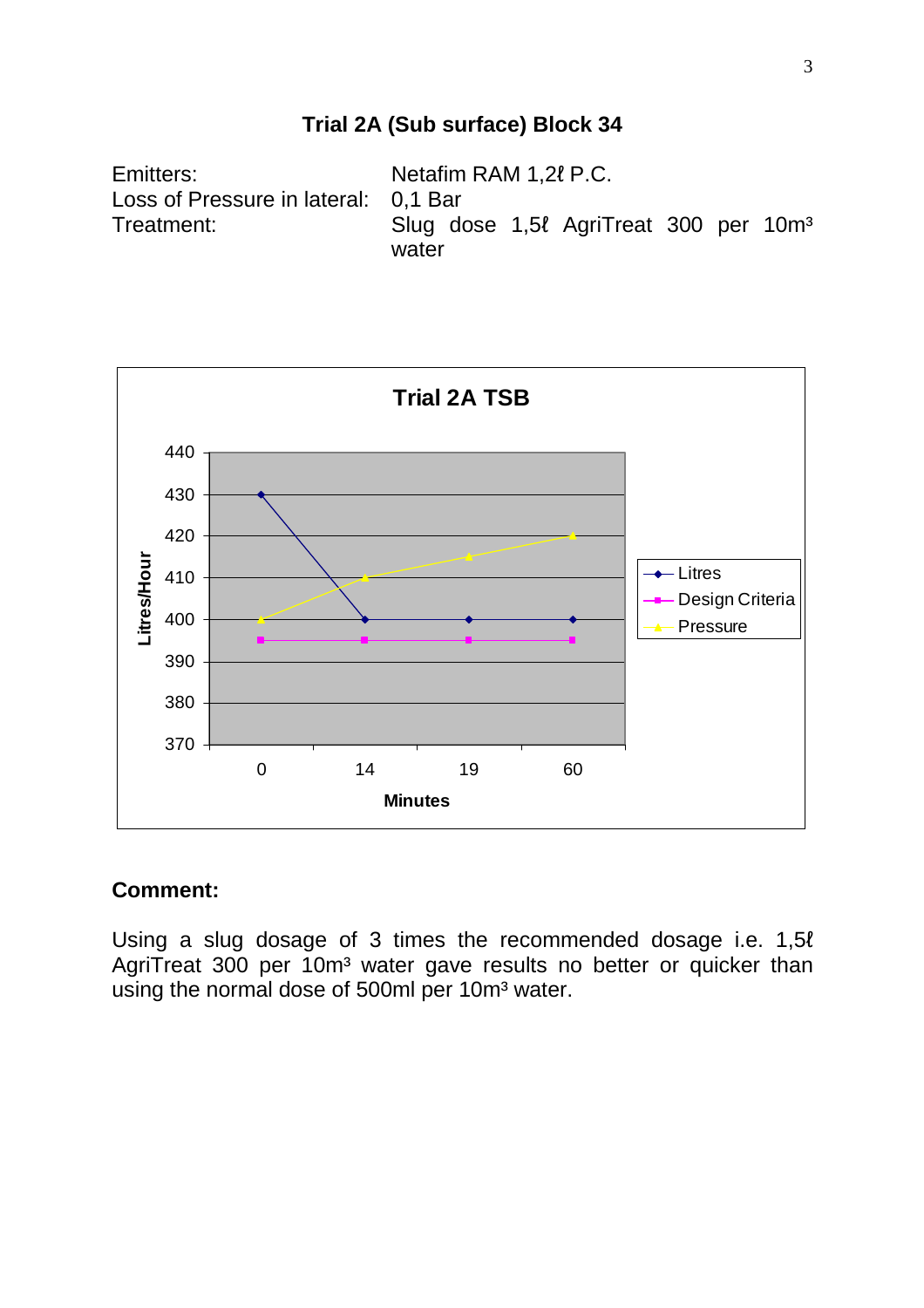

### **Comment:**

After the emitters had been treated with 1 hour of AgriTreat 300 per 10m<sup>3</sup> water and the designed delivery had been achieved the pressure was doubled without an increase in water flow. This indicates that the membranes have been cleared and deliver according to design irregardless of the increase in pressure. The compensating membranes are in a good working condition.

The laterals although being underground experienced no difficulty with the cleaning process.

From the work done it can be seen that sub-surface laterals are less prone to clogging and are easier to clean than laterals above the ground.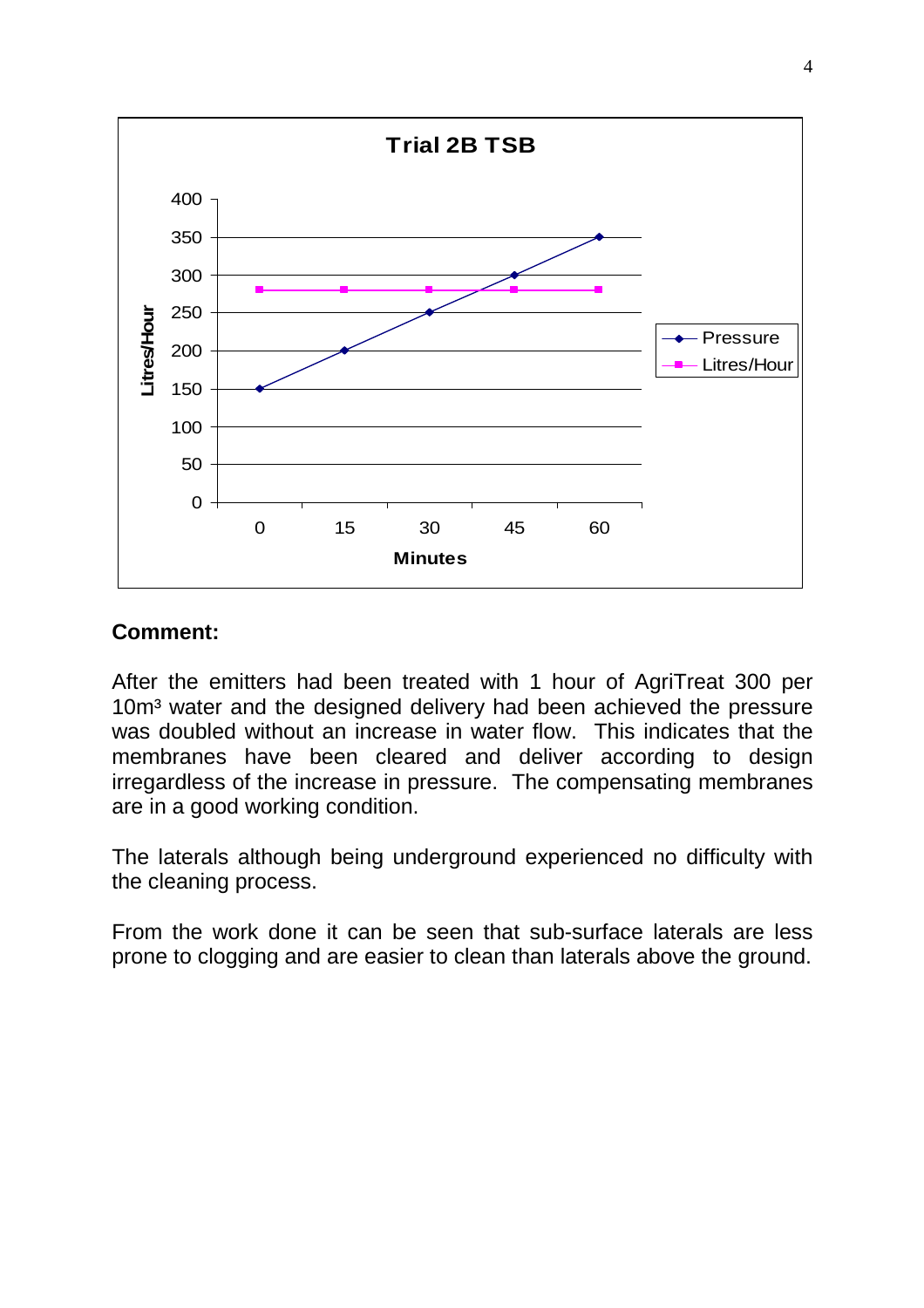# **Trial 2C TSB (Sub-Surface)**

**Emitters**: Netafim 1,2ℓ P.C. **Treatment:** AgriTreat 300 - 500ml per 10<sup>3</sup> water



#### **Comments:**

This is a good example of the cleaning process when the clogging is caused by bacteria only.

The average delivery is slightly higher than design criteria. As the bacteria are removed even more water is delivered resulting in an even greater flow. This continues until the compensating membranes are cleared and start to work again. The membranes clogged in the open position clear first due to the higher water flow, the membranes once cleared restrict the flow to design criteria, the flow drops to below the design specifications until the emitters clogged in the closed position open and start to deliver more water.

This is an example where a flow meter would indicate that the laterals are delivering the correct amount of water but measurement of each individual emitter would show a very uneven distribution.